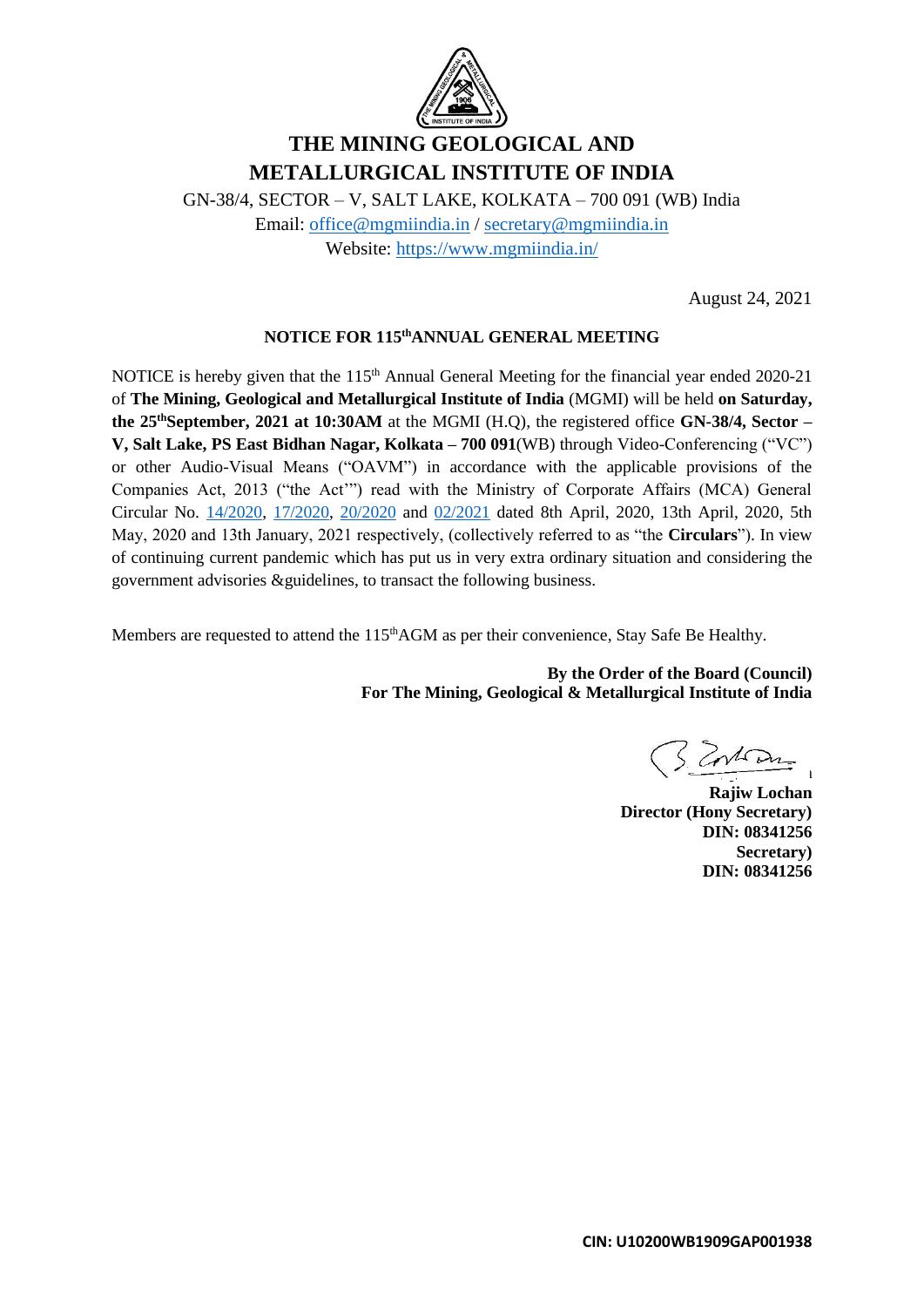

#### **THE INTRUCTIONS FOR MEMBERS FOR REMOTE E-VOTING ARE AS UNDER:**

**Note: Your login credentials for voting viz User id and Sequence Number is given below and is to be used while e – voting. Login credentials are unique for a member and without this the member cannot e-vote.**

#### **USER ID: SEQUENCE NUMBER**

## **AGENDA**

- 1 To receive and adopt the Council's Report, Audited Balance Sheet and Statement of Accounts for the year ended on 31<sup>st</sup> March 2021.
- 2 To appoint the Institute's Auditor for the year 2021-22 and fix their remuneration.

## **N.B: AGM will be virtual and no members will be allowed to attend physically the AGM proceedings.**

#### **IMPORTANT**

# **MEMBERS WHO MAY WISH TO ASK ANY QUESTION(S) ON THE ACCOUNTS AT THE ANNUAL GENERAL MEETING ON 25th SEPTEMBER, 2021 ARE REQUESTED TO SUBMIT THEIR QUERIES TO THE SECRETARY NOT LATER THAN 18TH SEPTEMBER, 2021**

#### **THE INTRUCTIONS FOR MEMBERS FOR REMOTE E-VOTING ARE AS UNDER:**

- **(i) The voting period begins on 22nd September, 2021 at 10:00 A.M. and ends on 24th September, 2021 at 5:00P.M**. During this period Members of the Company may cast their vote electronically. The e-voting module shall be disabled by CDSL for voting thereafter.
- **(ii)** Members who have already voted prior to the AGM date would not be entitled to vote at during the AGM.
- **(iii)**
- **1.** Members are requested to log on to the e-voting website [www.evotingindia.com.](http://www.evotingindia.com/)
- **2.** Please click on Shareholders / Members
- **3. Please enter your user id.**
- **4.** Please enter the image verification (Captcha) as displayed and click on Log-in
- **5.** Please enter the **"Sequence Number"** in the **"PAN" field**
- **6.** Please enter the **user id** again in the **"Bank Details" field**
- **7. Please click on the "Submit" tab to get to the Institute selection screen**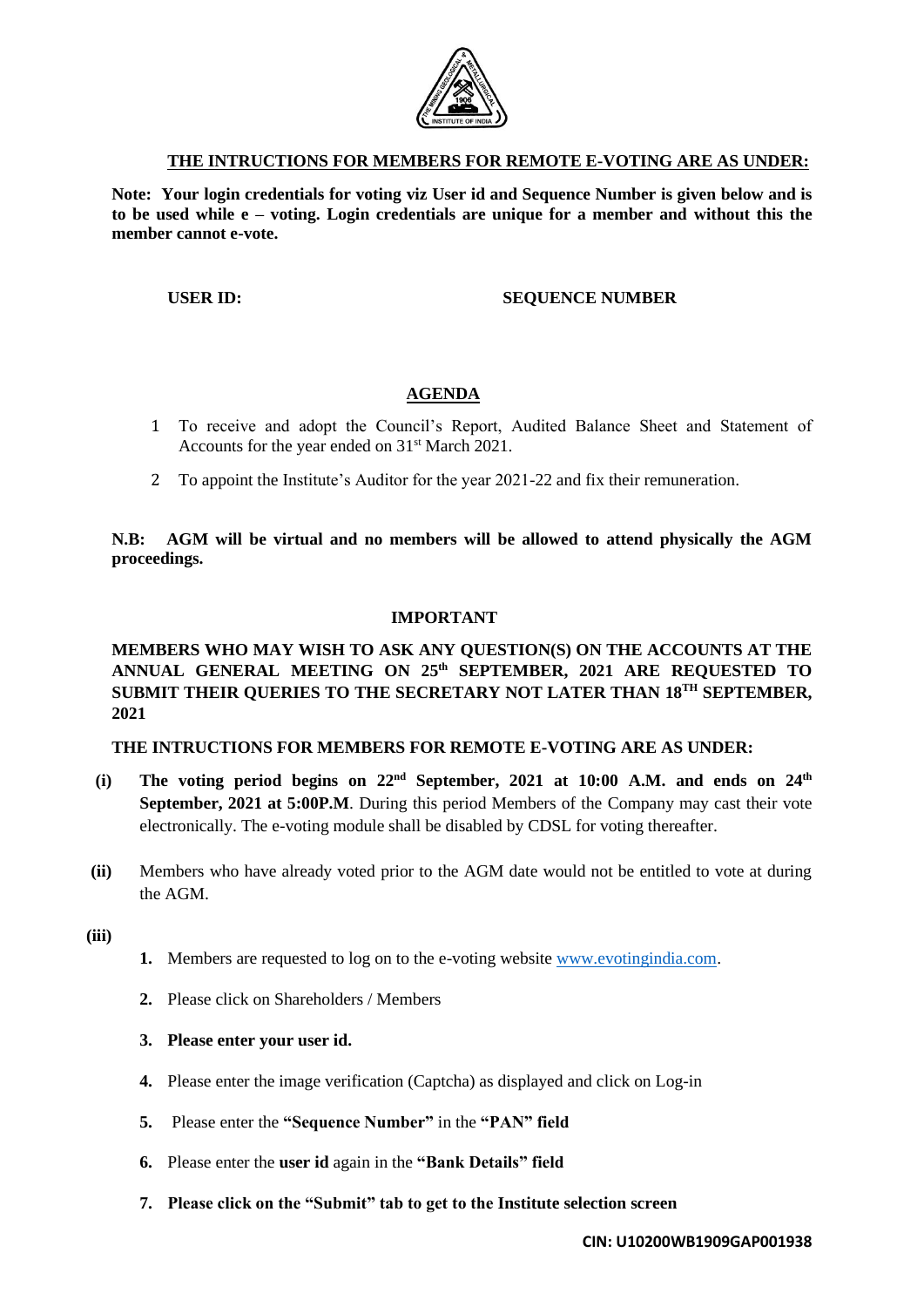

- **8. Please click on the EVSN of MGMI on which you choose to vote**
- **9.** On the voting page, you will see **"RESOLUTION DESCRIPTION"** and against the same, the option **"YES / NO"** for voting. Please select the option YES or No as desired. The option YES implies that you assent the Resolution and option NO implies that you dissent to the Resolution.
- **10. In Case of Election Voting, kindly click on the respective radio button beside the candidates which you want to choose. You can only select up to the applicable limit that has been specified for the post**.
- **11.** In case you wish to view the entire Resolution details, please click on the "**RESOLUTIONS FILE LINK"**
- **12.** After selecting the **resolution / candidate**, you have decided to vote on, please click on **"SUBMIT".** A confirmation box will be displayed. If you wish to confirm your vote, please click on **"OK",** else to change your vote, please click on **"CANCEL"** and accordingly modify your vote.
- **13.** Once you **"CONFIRM"** your vote on the resolution, you will not be allowed to modify your vote.
- **14.** Members can also take a print of the votes cast by clicking on "CLICK HERE TO PRINT" option on the voting page.
- **15.** Members can also cast their vote in remote e-voting using CDSL's mobile app m-Voting available for android based mobiles. The m-Voting app can be downloaded from Google Play Store. Apple and Windows phone users can download the app from the App Store and Windows Phone Store respectively. Please follow the instructions as prompted by the mobile app while voting on your mobile.

# **INSTRUCTIONS FOR MEMBERS ATTENDING THE AGM THROUGH VC/OAVM ARE AS UNDER:**

- **1.** Members will be provided with a facility to attend the AGM through VC/OAVM through the CDSL e-Voting system. Members may access the same at https://www.evotingindia.com under shareholder's/members login by using the remote e-voting credentials. The link for VC/OAVM will be available in shareholder/members login where the EVSN of Company will be displayed.
- **2.** Members are encouraged to join the Meeting through Laptops / iPad for better experience.
- **3.** Further Members will be required to allow Camera and use Internet with a good speed to avoid any disturbance during the meeting.
- **4.** Please note that Participants Connecting from Mobile Devices or Tablets or through Laptop connecting via Mobile Hotspot may experience Audio/Video loss due to Fluctuation in their respective network. It is therefore recommended to use Stable Wi-Fi or LAN Connection to mitigate any kind of aforesaid glitches.
- **5. The members who have queries may send their queries in advance latest by 18th September, 6 P.M.** mentioning their name, membership number/folio number, email id,